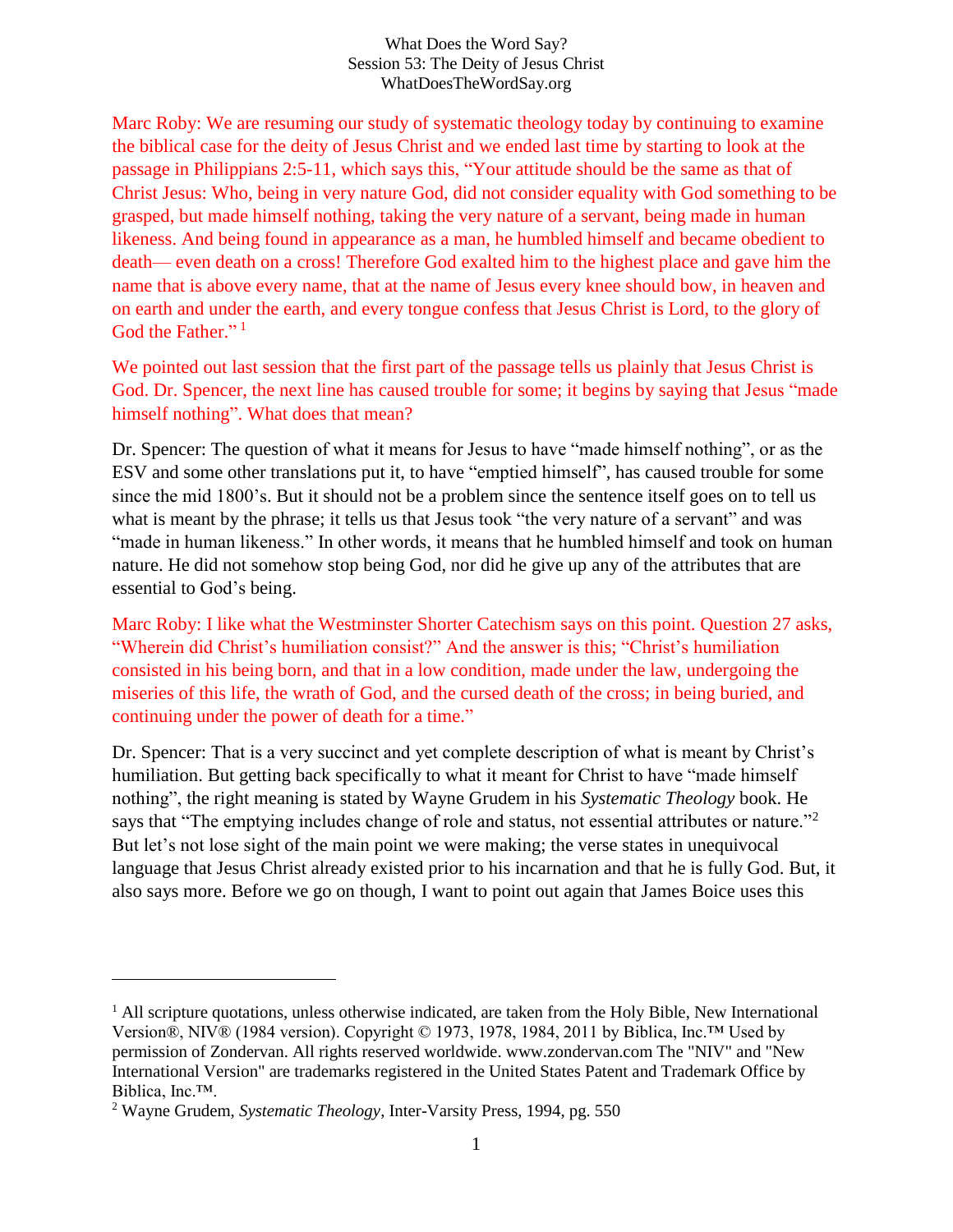passage from Philippians 2 in his book *Foundations of the Christian Faith* to argue for the divinity of Christ and I am summarizing his arguments here.<sup>3</sup>

Marc Roby: What else does Boice say about that passage?

Dr. Spencer: He wrote that "having described how Jesus laid aside his former glory in order to become a man and die for us, Paul goes on to show how he received that glory back, noting that he is now to be confessed as Lord".

Marc Roby: Before you go on I want to discuss that statement. You said a moment ago that God did not give up any of the attributes that are essential to God's being when he became incarnate, but Boice says here that he laid aside his former glory. Now, isn't God's glory one of his attributes? Can you explain why it is not one that is essential to God's being?

Dr. Spencer: Whether glory is or is not an attribute depends on how you define it.<sup>4</sup> The word glory has a wide range of meanings. Grudem points out that it often means simply honor or excellent reputation and that "In this sense, the glory of God is not exactly an attribute of his being but rather describes the superlative honor that should be given to God by everything in the universe". $5$ 

And what Boice said is perfectly biblical. In John 17:5 Jesus is praying and requests of the Father, "glorify me in your presence with the glory I had with you before the world began." When Jesus said that he "had" this glory, which is past tense, it is clear that he didn't possess it at the time he made this statement. So, this verse makes it clear that Jesus laid aside his glory, meaning the honor due to him as God, when he became incarnate. That honor is something that is due to him as God, but is not an essential attribute of his being. So, what I said is accurate, Jesus Christ did not cease to be God when he became incarnate, nor did he surrender any of the attributes that are essential to God's being.

Marc Roby: Alright, I think that explains it well enough, so let's get back to Boice's argument. He says that Jesus received his glory back, meaning when he ascended into heaven after his resurrection, and that he is to be confessed as Lord.

Dr. Spencer: That's right. And here is the really important point. When Paul wrote that God "gave him the name that is above every name, that at the name of Jesus every knee should bow, in heaven and on earth and under the earth, and every tongue confess that Jesus Christ is Lord" he is obviously alluding to Isaiah 45:23 where we read that Jehovah God declared, "By myself I have sworn, my mouth has uttered in all integrity a word that will not be revoked: Before me every knee will bow; by me every tongue will swear."

<sup>3</sup> James Boice, *Foundations of the Christian Faith*, Revised in One Volume, InterVarsity Press, 1986, pp 268-270

<sup>4</sup> E.g., see John M. Frame, *The Doctrine of God*, P&R Publishing Company, 2002, pg. 593 and Wayne Grudem, *Systematic Theology*, Inter-Varsity Press, 1994, pg. 220

 $<sup>5</sup>$  Grudem, op. cit., pg. 220</sup>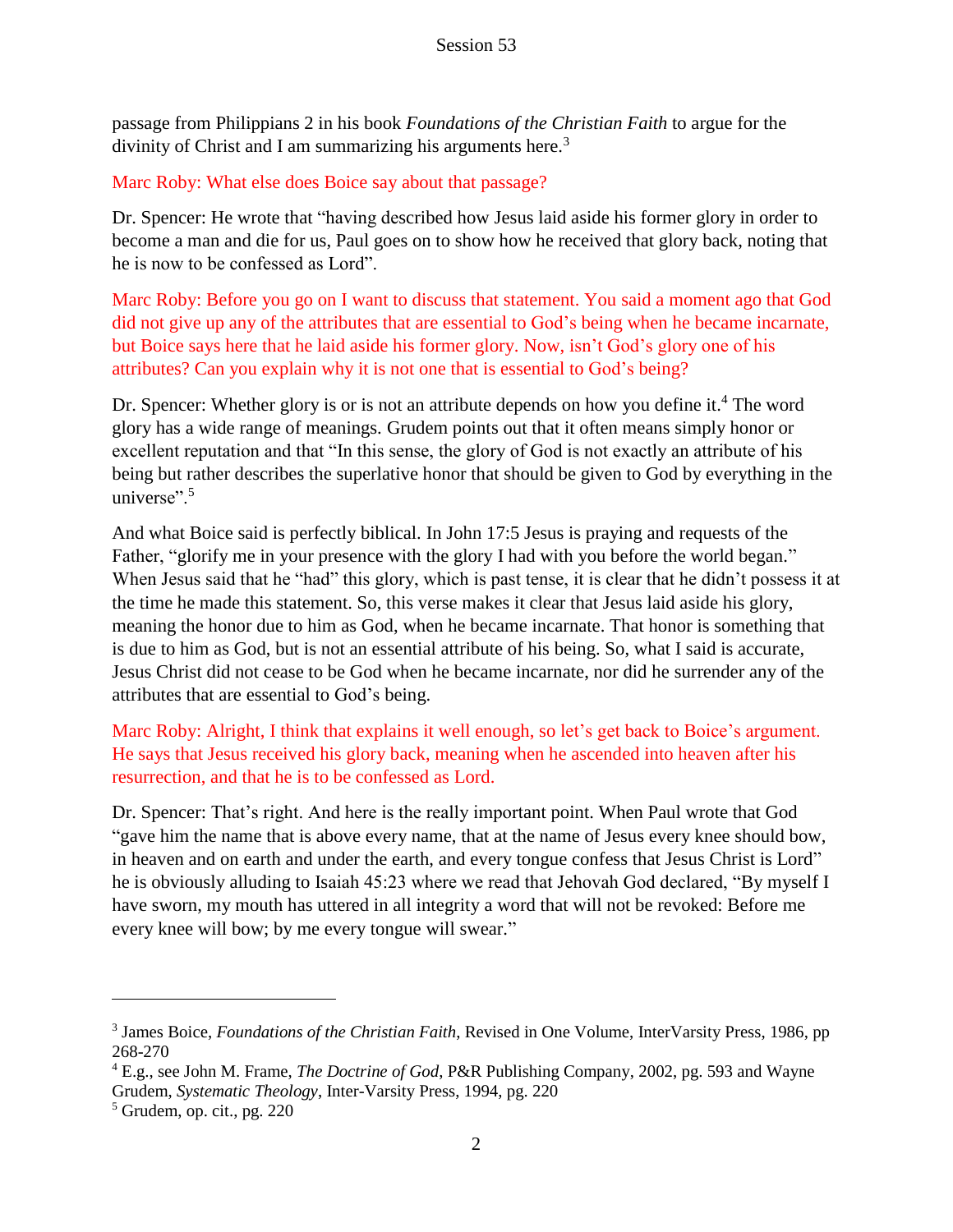# Marc Roby: Paul's allusion to that verse is indeed obvious.

Dr. Spencer: It certainly is. And Boice points out what is perhaps the most amazing fact about this passage.

### Marc Roby: What's that?

Dr. Spencer: It is that Paul was *not* to making an argument for the deity of Christ! Paul's major point in the passage is that we should be humble and he uses Jesus Christ as the supreme example of that humility. In the course of making that argument, he simply assumes, as it were, the deity of Christ. Now you have to think about that fact for a moment for it to have its full impact.

If I want to make an argument to prove some point, I am not going to introduce something else that needs to be proven first if I can possibly avoid doing so. I'm going to make my argument using information that is already known and agreed to by my listeners.

# Marc Roby: Therefore the implication is that Paul assumed the recipients of his letter already believed that Jesus Christ is fully God.

Dr. Spencer: That is exactly the point. Paul himself had founded the church in Philippi. In fact, one of its early members was the famous Philippian jailer who had cried out, "What must I do to be saved?" In any event, Paul had stayed in contact with this church and undoubtedly had made sure that they had good teaching. Therefore, he knew that they were fully aware of this fundamental Christian doctrine; that Jesus Christ is the second person of the Holy Trinity.

### Marc Roby: You're right; once you think that through it is a very impressive bit of evidence.

Dr. Spencer: Boice quotes an English commentator, Bishop Handley Moule on this point, and I think he does an excellent job of driving home the implication of the argument. He wrote, "We have here a chain of assertions about our Lord Jesus Christ, made within some thirty years of his death at Jerusalem; made in the open day of public Christian intercourse, and made (every reader must feel this) not in the least manner of controversy, of assertion against difficulties and denials, but in the tone of a settled, common, and most living certainty. These assertions give us on the one hand the fullest possible assurance that he is man, man in nature, in circumstances and experience, and particularly in the sphere of relation to God the Father. But they also assure us, in precisely the same tone, and in a way which is equally vital to the arguments in hand, that he is as genuinely divine as he is genuinely human."<sup>6</sup>

Marc Roby: What a great summary of the importance of this passage. And this passage also reminds me of another one that speaks about the humiliation and exaltation of Christ. The writer of Hebrews quotes from Psalm 8 and then applies it to Christ and says, in Verse 9 of Chapter 2, "we see Jesus, who was made a little lower than the angels, now crowned with glory and honor because he suffered death, so that by the grace of God he might taste death for everyone."

 $6$  Boice, op. cit., pp 269-270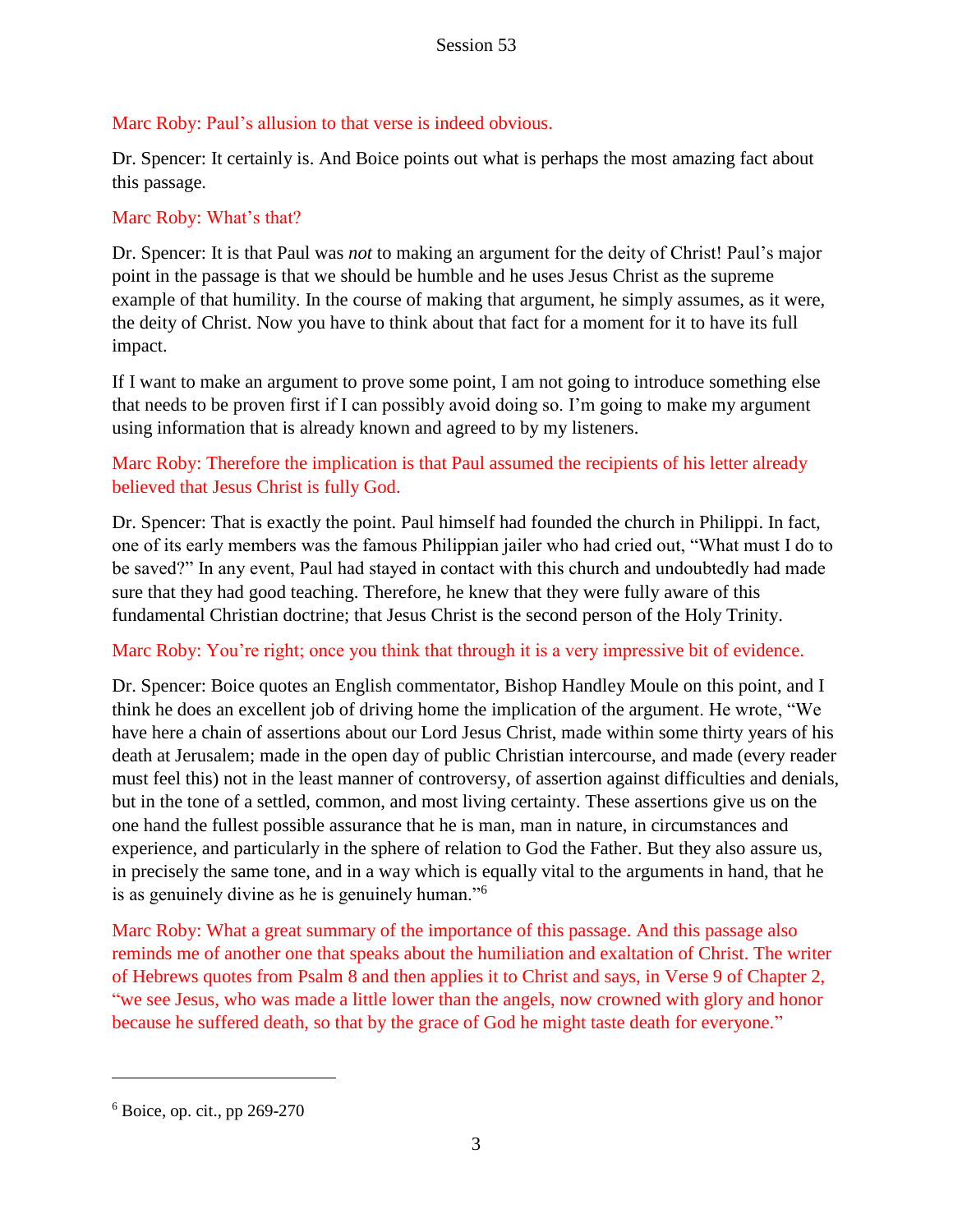Dr. Spencer: That does make the same point clearly. Theologians talk about the humiliation of Christ. And by that they are referring not just to his being tried, mocked, spit upon, flogged and crucified, but they are referring to the fact that he became man.

Marc Roby: That doesn't exactly flatter us human beings.

Dr. Spencer: It isn't meant to flatter us. But it is accurate. It would be infinitely *less* of a humiliation for me to become an ant than it was for the Creator and Lord of the universe to become man.

Marc Roby: We again see the need for us to properly grasp the Creator/creature distinction.

Dr. Spencer: Yes, we do. But let's get back to the point of proving that Jesus Christ is God.

# Marc Roby: Very well, what do you want to look at next?

Dr. Spencer: Let's look at Chapter 12 of John's gospel. We read there about the unbelief of the Jewish people with regard to Christ. John tells us that in spite of all the miracles he performed among them, they would not believe and he says, in Verses 39 and 40, "they could not believe, because, as Isaiah says elsewhere: 'He has blinded their eyes and deadened their hearts, so they can neither see with their eyes, nor understand with their hearts, nor turn—and I would heal them.'" Now, this is a quote from Chapter 6 of Isaiah, which is where we read of Isaiah's amazing vision of God on his throne in heaven.

# Marc Roby: Which I might add is, perhaps, the greatest vision of God given to anyone in all of history.

Dr. Spencer: That's right, it is. And let me quote a lengthy passage from Boice because he summarizes what this means very well. He wrote, "To people living today, particularly Christians, the reference may seem natural, for we are used to theological statements giving full deity to Christ. But that was hardly natural for John, a monotheistic Jew, or for his contemporaries. For a Jew of John's time God was almost inaccessible in his transcendence. He was the holy One of Israel. He dwelt in glory unapproachable. None actually saw him. And when on some unusual occasion some remarkably privileged person, such as Moses or Isaiah, had received a vision of God in his glory, it was not believed even then to be an actual vision of God as he is in himself but rather only an image or reflection of him. Yet such a vision filled one with awe and wonder.

"What Isaiah saw was the closest thing in all Jewish writings or tradition to an actual 'portrait' of the living and holy God. Yet that vision with all its breathtaking splendor John applies to Jesus. Without questioning, it would seem, John takes the most exalted vision of God in the Old Testament and says that it was a portrait of a carpenter from Nazareth who was about to be crucified – so great is John's opinion of him."<sup>7</sup>

Marc Roby: It is hard for us to grasp just how radical that view was at that time.

<sup>7</sup> Ibid, pp 272-273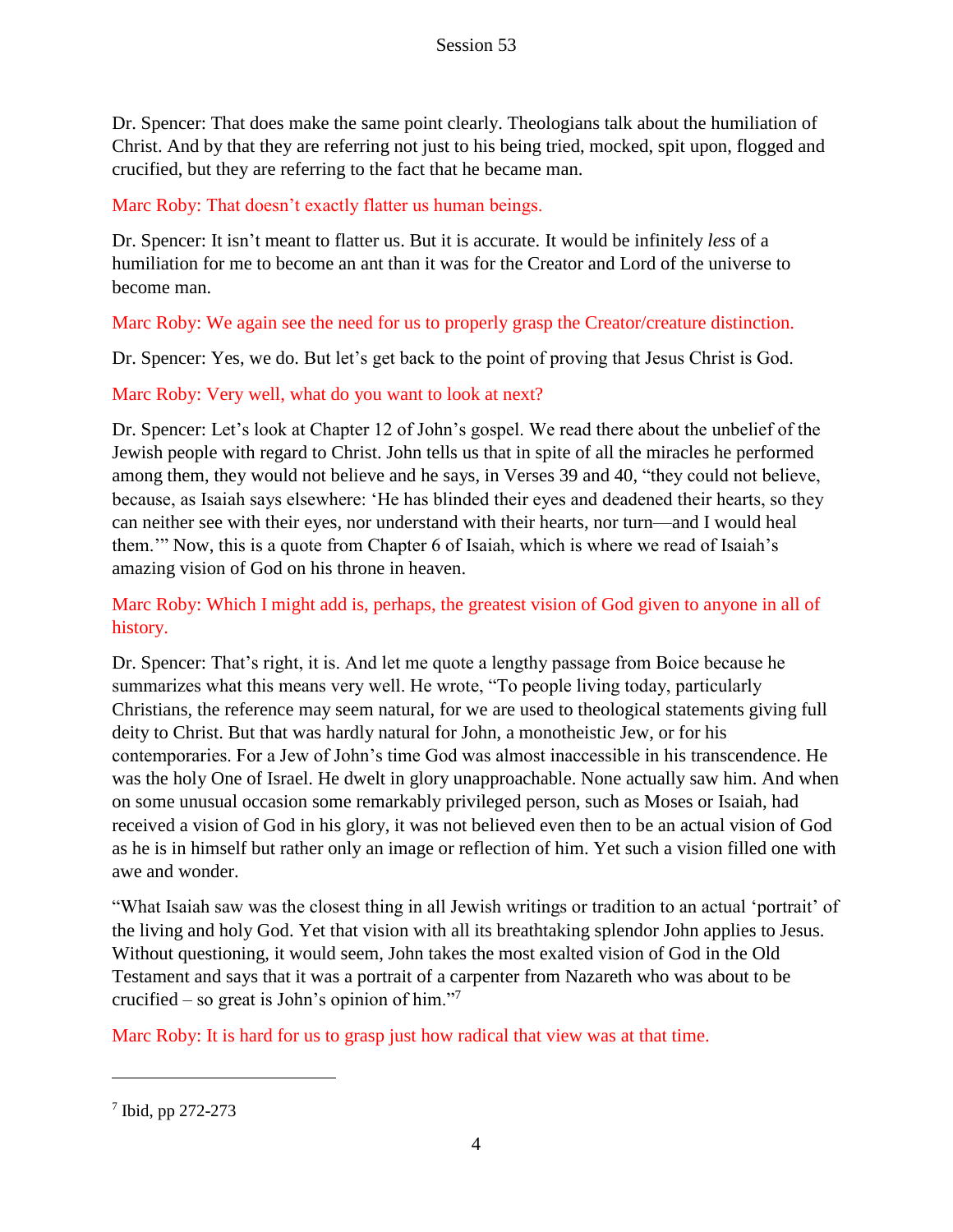Dr. Spencer: It certainly is, but Boice does a good job of explaining the importance. John was clearly convinced by all that he had seen, heard and experienced that Jesus Christ was God. So, anyone who believes the Bible to be true must join with John in recognizing this fact. To do otherwise is to deny the veracity of the New Testament and the apostle whom Jesus loved.

#### Marc Roby: I agree. What other evidence do you want to adduce in support of this view?

Dr. Spencer: Another important point that often goes unnoticed by modern readers is the way Jesus referred to God the Father. As we have noted, the Jews considered God's name to be so holy that it should not even be spoken. And they considered, as Boice pointed out in the passage I just read, God to be so transcendent that he was inaccessible to human beings. No first century Jew would ever have thought of referring to God as his personal father, and yet, that is the way Jesus most commonly referred to him.

### Marc Roby: That is a fascinating observation, and I agree that most modern readers gloss right over that point because we are used to people referring to God as their Father.

Dr. Spencer: Yes, and Jesus even went further. In John 10 we read about a very interesting exchange between Jesus and some Jews in an area near the temple in Jerusalem. They asked him to tell them plainly if he was the Christ, the promised Savior of the Jews. Jesus responded by saying that he *had* already told them because his miracles spoke for him. And he then said to them, in John 10:26, "you do not believe because you are not my sheep."

#### Marc Roby: That was not a very politically correct response.

Dr. Spencer: Thankfully, they didn't have our modern idea of political correctness. And it wouldn't have mattered anyway, because Jesus simply spoke the truth. We need to remember that the Jews at this time were expecting a political Messiah who would deliver the Jewish people from Roman rule and establish a new Jewish state. They were not thinking about eternal salvation. For Jesus to say that he is the promised Messiah, but they, as Jews, were not his sheep, was a shocking a statement. They thought that all Jews were God's chosen people and would be saved – again in the political sense – by the Messiah.

### Marc Roby: Jesus often had to contend with this false understanding of what the Messiah would do.

Dr. Spencer: Yes he did, that wrong understanding frequently caused problems. And Jesus went on in what he said to them. We read in John 10:27-30 that he said, "My sheep listen to my voice; I know them, and they follow me. I give them eternal life, and they shall never perish; no one can snatch them out of my hand. My Father, who has given them to me, is greater than all; no one can snatch them out of my Father's hand. I and the Father are one."

### Marc Roby: And we read in Verses 31-33 that the people picked up stones to try and stone Jesus for blasphemy, so they certainly understood that he was claiming to be God.

Dr. Spencer: They certainly did understand. How can you not understand what he meant? He calls God his Father, not in some abstract sense, but in a very personal sense, implying the closest of all relationships. And then he makes a completely explicit claim; "I and the Father are